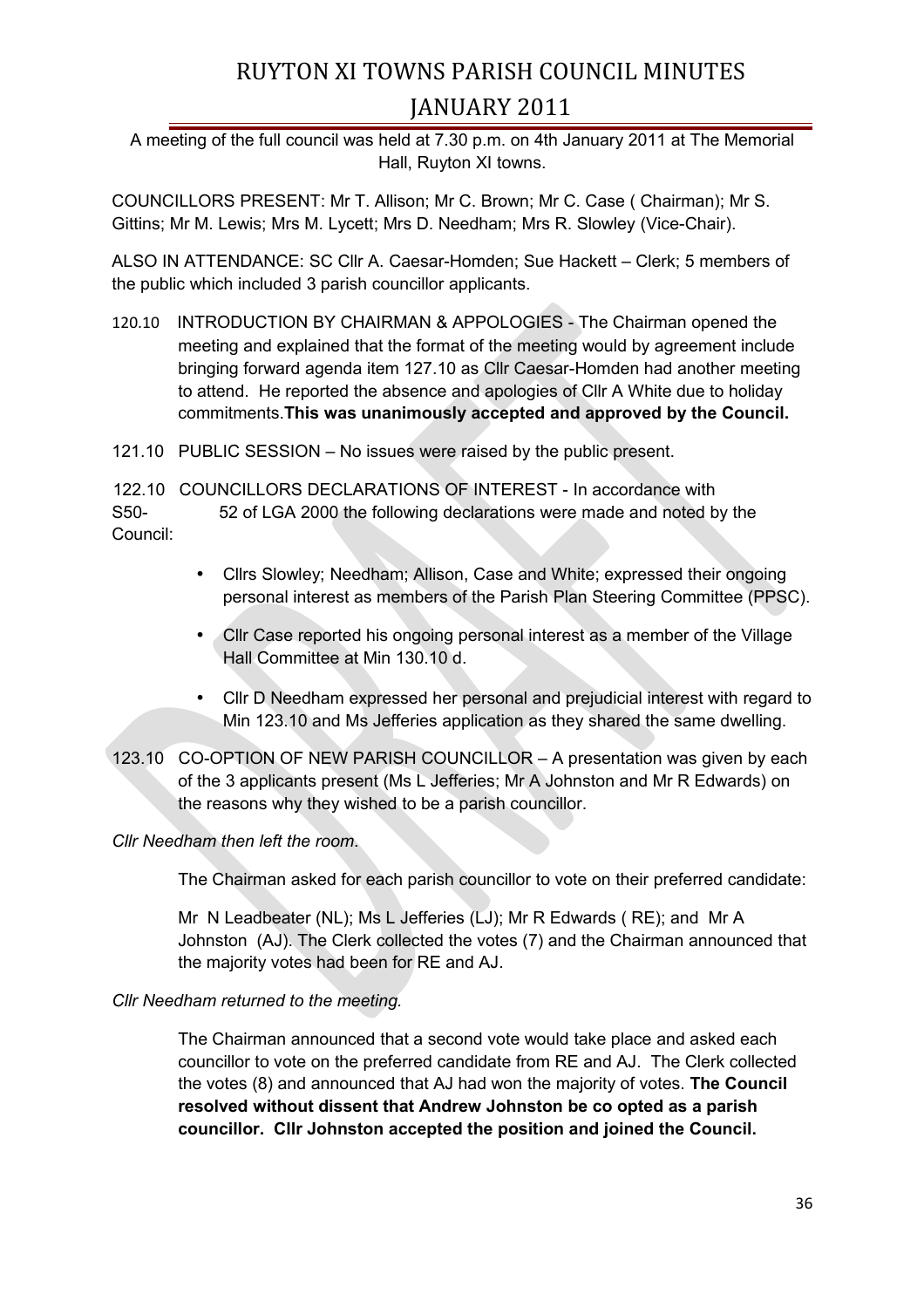#### 127.10 SHROPSHIRE COUNCIL (SC) REPORT – By Cllr Caesar-Homden

Cllr Caesar-Homden summarised:

- SC winter maintenance programme and assured the PC that present salt stocks were plentiful.
- The SC new parking fee policy recently approved by Cabinet.
- Changes made to SC LJCs to reduce costs.
- The SC Transport Consultation currently taking place.

Cllr Caesar-Homden also reported that £76M of savings had to be made by the Authority over the next 4 years and £19M in 2011/12. She reported that the Authority was keen for parish and town councils and the voluntary sector to take on the responsibility of services where appropriate to minimise operation costs and achieve savings. This was noted by the PC.

124.10 CONFIRMATION & ACCEPTANCE OF PREVIOUS MEETING MINUTES: Draft minutes of the PC meetings held on 1/11/10, & 15/11/10 which had been circulated to members were confirmed by the Council as accurate and the Chairman was instructed to sign them as accurate.

#### 125.10 PLANNING MATTERS

- a. Planning applications as notified to the Parish Council, as shown at Appendix A were discussed. **The Council resolved without dissent that the PC would make no comments.**
- b. The Clerk reported on planning application decisions notified to the PC. See Appendix A. The Council requested that the Clerk should inform the SC Development Control Manager Ian Kilby of the delays which were being experienced in the Oswestry Area and ask for explanations for these delays.
- c. Severn Trent Plant Ruyton XI Towns. Cllr Gittins feedback on a recent consultation meeting held with the company's land agent who had agreed that the plant did not comply with the design and access statement originally submitted at the planning application stage. The agent is to respond to Cllr Gittins in the next week or so.

#### 126.10 CONSULTATIONS:

- a. **Parish Plan Supplementary Report; circulated by email 2/12/10 to all councillors was considered and unanimously adopted by the Parish Council as written as part of the Parish Plan.** (See Appendix B.) Proposed RS; Seconded ML.
- b. SC Draft Supplementary Planning Document SPD on the Type & Affordability of Housing – circulated 9/12/10. **The PC agreed unanimously to defer the matter to the February meeting.** Proposed CC; Seconded RS.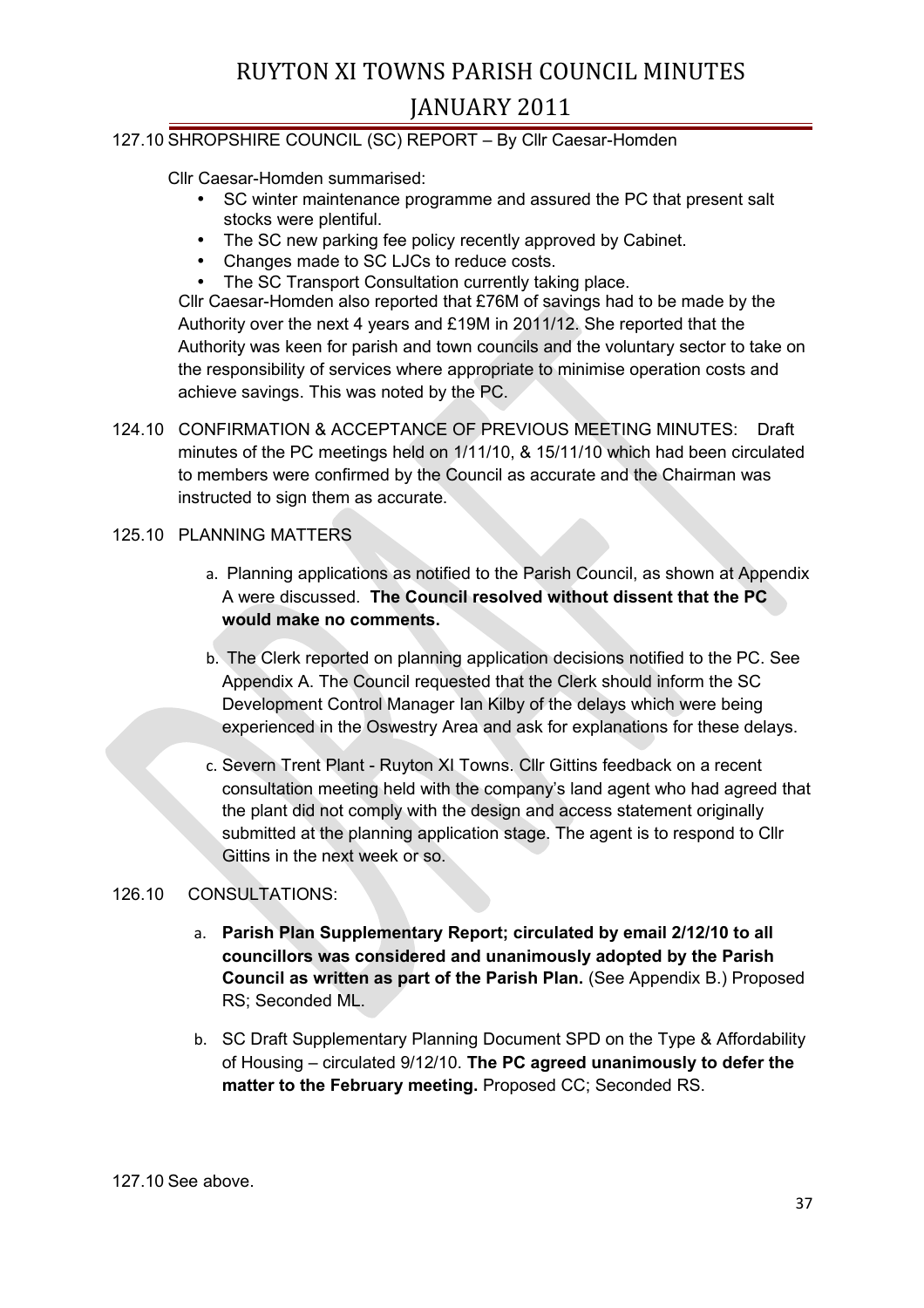#### 128.10 LOCAL REPORTS

- (a) Ruyton Primary School Cllr Slowley reported that the new pre-school building was under construction and Cllr Allison reported that an objection had been received from a local resident regarding the rerouting of the right of way.
- (b) Local Joint Committee (LJC) Cllr Slowley expressed her disappointment in not having been informed or consulted on the changes to the LJCs as a delegate. The date of the next meeting was confirmed.
- (c) Ruyton Sports Committee Cllr Brown reported that the drainage project was on going and that equipment needs were being facilitated.
- (d) Nesscliffe Advisory Group Cllr Slowley provided a summary report see Appendix C.
- (e) Other None noted.
- 129.10 VEHICLE ACTIVATED SIGNS & ST FURNITURE The Chairman reported on action taken in respect of a dangerous lamp post and procurement of a litter bin (foc) for The Five Ways. It had been established that the churchyard did not require a bin. **The Council resolved in retrospect and without dissent that action taken by the Clerk to make safe the dangerous lamp post and order a replacement lamp post were approved.** (Quoted costs expected to be £800 in total.) The Clerk confirmed that she had spoken to the Council's insurers who had confirmed that a £250 excess applied and that non VATable costs applied only. Several problems with lamp lights and dog fouling issues were reported by various councillors. Cllr Gittins stated that Scottish Power had now confirmed that they would be dealing with a local over grown hedge which was obstructing power lines.

#### 130.10 FINANCE

- a. Banking Arrangements The Chairman summarised the Clerk's report which recommended to Council changes to banking arrangements. (See Appendix H). **The Council resolved without dissent that a Co-operative Bank account should be established in the PC's name.** (Proposed RS; Seconded ML.)
- b. **The Council resolved without dissent that a Co-operative Bank account should have 4 authorising signatories and that these should be Cllr Case; Cllr Slowley; Cllr Lycett and Cllr Lewis and that the Clerk should be established with Administrator rights on the account.** (Proposed CB; Seconded TA.)
- c. **The Council resolved without dissent that the annual precept of £15,141, and budget of £16,850 for 2011-12 as shown at Appendix D be agreed and approved by Council.** (Proposed CC; Seconded SG.)
- d. The Clerk presented invoices etc. which required authorisation by the PC for payment; see Appendix E. **This included a S137 grant request from the Village Hall Committee. Following some discussion the Council agreed that a grant of £150.00 be approved as no further funding remained in the 2010-11 Budget.** (Proposed RS; Seconded SG.)